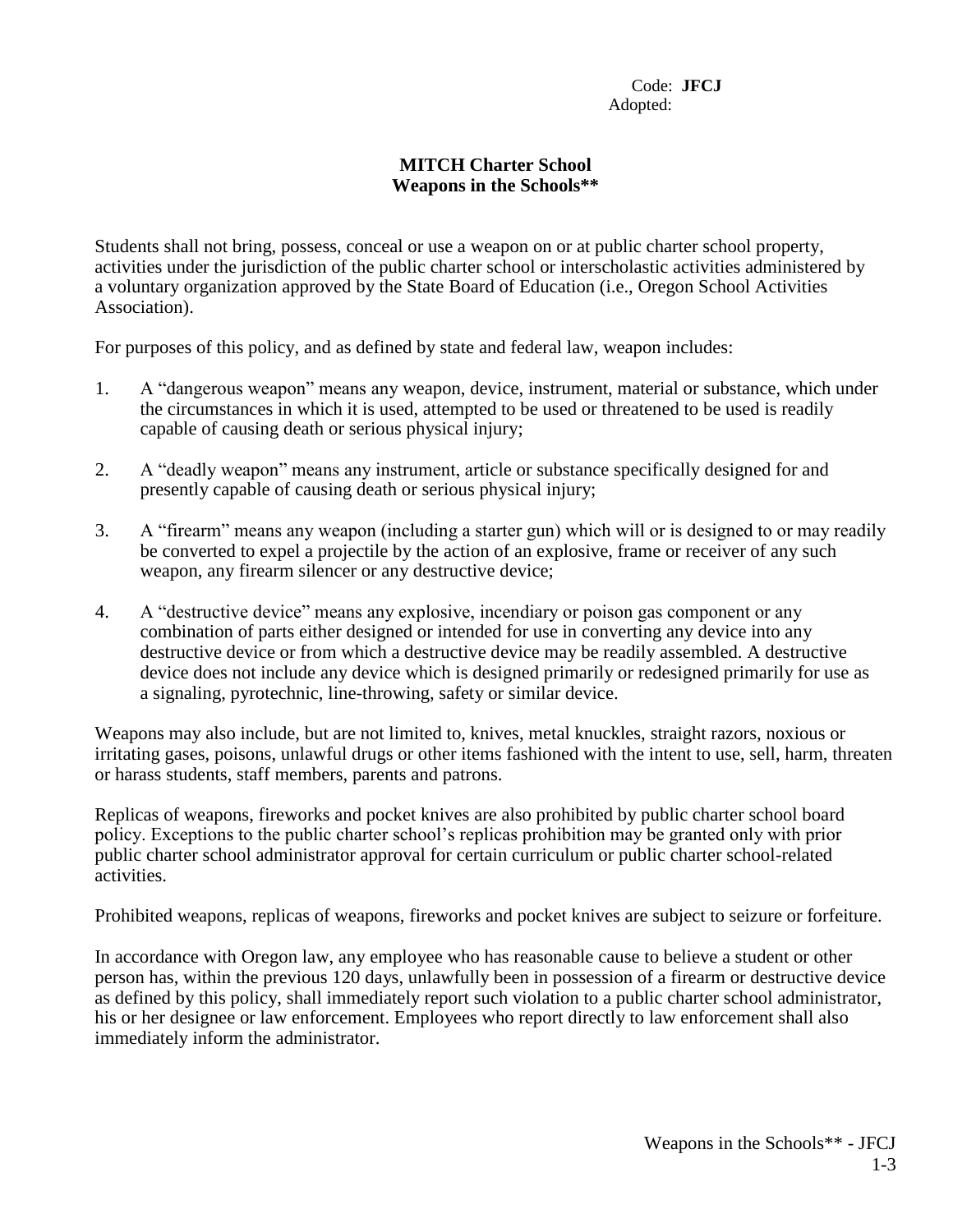Public charter school administrators shall promptly notify the appropriate law enforcement agency of staff reports received and at any other time there is reasonable cause to believe violations have occurred or that a student has been expelled for bringing, possessing, concealing or using a dangerous or deadly weapon, firearm or destructive device. Parents will be notified of all conduct by their student that violates this policy.

Employees shall promptly report all other conduct prohibited by this policy to the administrator.

Students found to have brought, possessed, concealed or used a firearm in violation of this policy or state law shall be expelled for a period of not less than one year. All other violations of the policy will result in discipline up to and including expulsion and/or referral to law enforcement, as appropriate. The public charter school administrator may, on a case-by-case basis, modify this expulsion requirement. The public charter school may also request suspension of a student's driving privileges or the right to apply for driving privileges with the Oregon Department of Transportation, as provided by law. Appropriate disciplinary and/or legal action will be taken against students or others who assist in activity prohibited by this policy.

Special education students shall be disciplined in accordance with federal law and Board policy JGDA/JGEA - Discipline of Students with Disabilities, and accompanying administrative regulation.

Weapons under the control of law enforcement personnel [or a person who has a valid license under ORS 166.291 and 166.292] are permitted. The public charter school administrator may authorize other persons to possess weapons for courses, programs and activities approved by the public charter school and conducted on public charter school property including, but not limited to, hunter safety courses, weaponsrelated vocational courses or weapons-related sports.

The public charter school may post a notice at any site or premise off public charter school grounds that at the time is being used exclusively for a public charter school program or activity. The notice shall identify the public charter school as the sponsor, the activity as a public charter school function and that the possession of firearms or dangerous weapons in or on the site or premises is prohibited under ORS 166.370.

In accordance with the federal Gun-Free School Zone Act, possession or discharge of a firearm in a school zone is prohibited. A "school zone," as defined by federal law, means in or on school grounds or within 1,000 feet of school grounds, including public charter schools.

"Gun-Free School Zone" signs may be posted in cooperation with city and/or county officials as appropriate. Violations, unless otherwise accepted by law or this policy, shall be reported to the appropriate law enforcement agency.

END OF POLICY